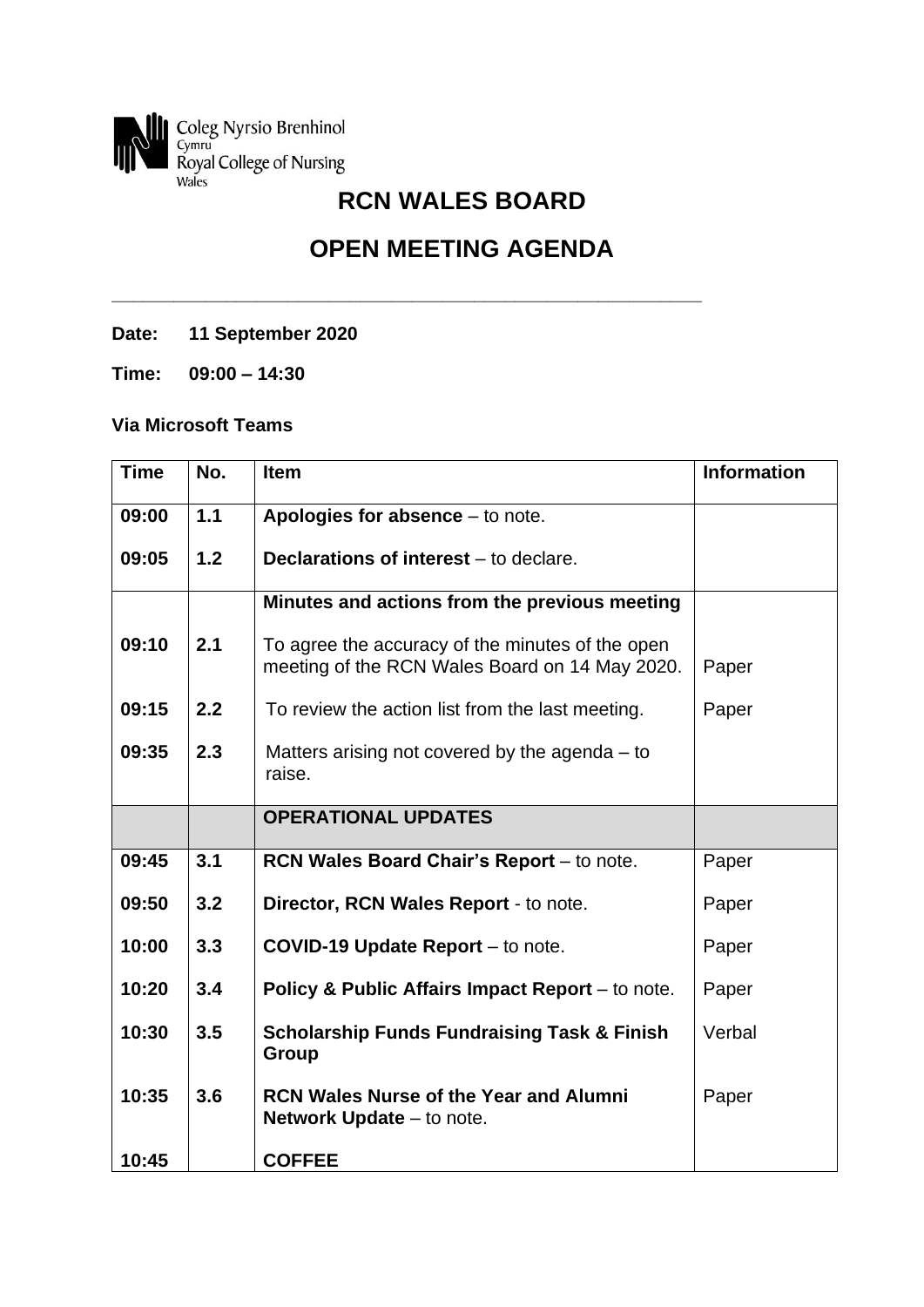| <b>Time</b> | No. | <b>Item</b>                                                                                                      | <b>Information</b>                            |
|-------------|-----|------------------------------------------------------------------------------------------------------------------|-----------------------------------------------|
|             |     | <b>STRATEGIC UPDATES</b>                                                                                         |                                               |
| 11:00       | 4.1 | <b>RCN Wales Campaign for 2020 Welsh</b><br><b>Parliament Elections</b> – to note.                               | Paper                                         |
| 11:10       | 4.2 | NHS Wales Partnership Forum Update – to note.                                                                    | Paper                                         |
| 11:20       | 4.3 | <b>RCN Wales Nursing Education Policy Position</b><br><b>Statement</b> $-$ to approve.                           | Paper                                         |
| 11:30       | 4.4 | <b>RCN Group Education, Learning and</b><br>Development (ELD) Strategy - to consider.                            | Paper and<br>presentation<br>slides to follow |
| 11:50       | 4.5 | <b>RCN Wales Independent Sector Working Group</b><br>Update $-$ to note.                                         | Paper                                         |
| 12:00       | 4.6 | <b>RCN UK Independent Health &amp; Social Care</b><br>Sectors Strategy - to consider.                            | Presentation<br>slides                        |
| 12:20       | 4.7 | <b>RCN Congress 16 - 20 May 2021</b>                                                                             | Verbal                                        |
| 12:30       | 4.8 | <b>RCN Wales Succession Planning Committee</b><br><b>Report</b> $-$ to note.                                     | Paper                                         |
| 12:40       | 4.9 | <b>RCN Prince of Wales Nursing Cadet Scheme</b><br>Update - to note.                                             | Paper                                         |
| 12:45       |     | <b>LUNCH</b>                                                                                                     |                                               |
|             |     | <b>ITEMS TO NOTE</b>                                                                                             |                                               |
| 13:30       | 5.1 | <b>RCN Foundation Wales Committee Update</b>                                                                     | Verbal                                        |
| 13:35       | 5.2 | <b>Report from RCN Council meetings April to</b><br>July $2020 -$ to note.                                       | Paper                                         |
| 13:40       | 5.3 | <b>Report from Trade Union Committee meetings</b><br>$-$ to note.                                                | <b>To follow</b>                              |
| 13:45       | 5.4 | <b>Report from the Professional Nursing</b><br>Committee held on 5 May, 2 July and 6 July $-$ to<br>note.        | Paper                                         |
| 13:50       | 5.5 | <b>Report from the Students Committee held on 17</b><br>March, 20 March, 7 May, 9 and 15 July 2020 – to<br>note. | Paper                                         |